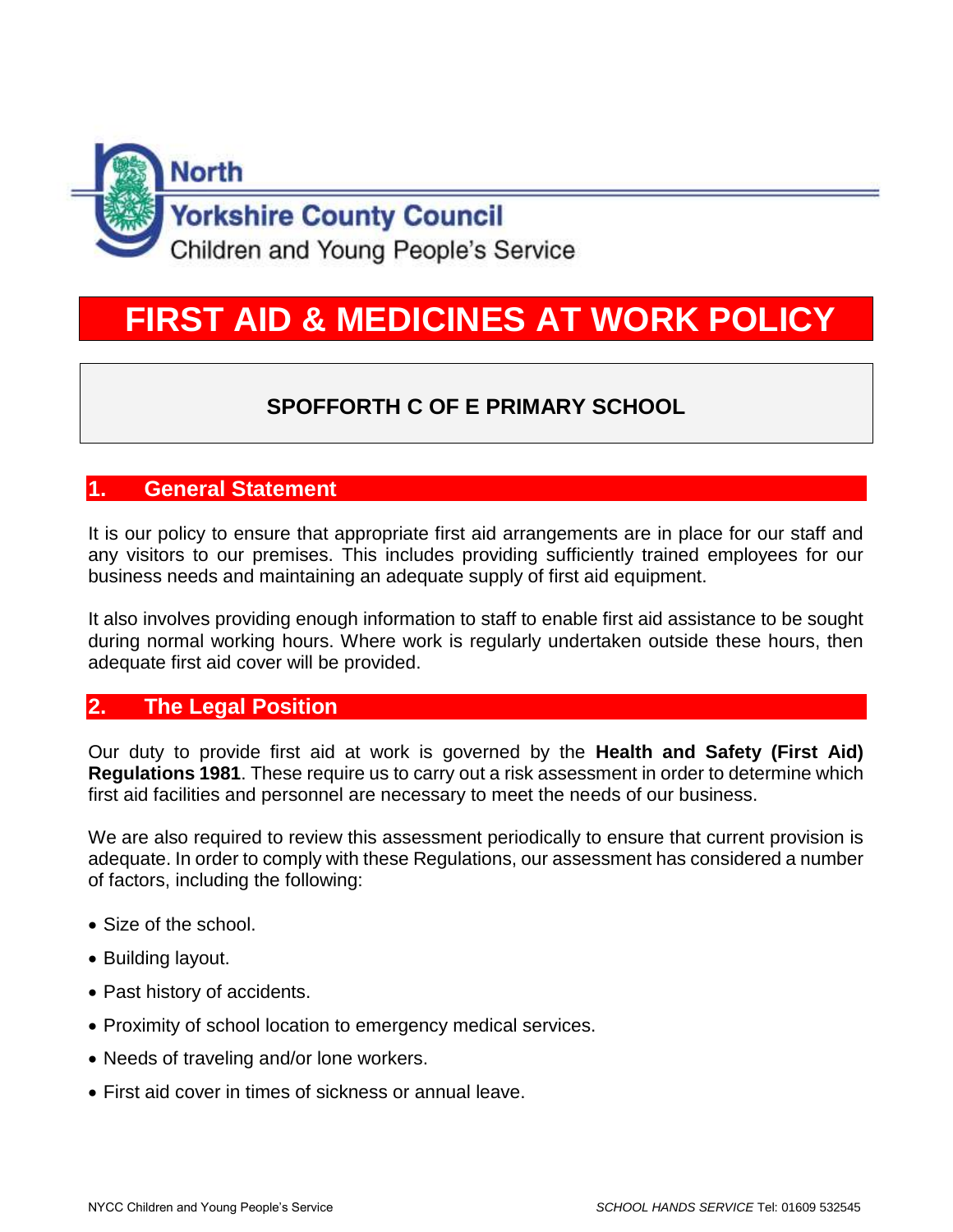### **3. Responsibilities of First Aid Personnel**

In order to carry out their duties effectively, first aid personnel have the following duties and responsibilities. It is our policy to have three staff trained to emergency first aid level. Firstaiders are responsible for:

- Responding promptly to all requests for assistance
- Summoning further help if necessary
- •Looking after the casualty until recovery has taken place or further medical assistance has arrived
- Reporting details of any treatment provided.

Appointed persons would be responsible for:

- Taking charge when a person has been injured or falls ill.
- Calling an ambulance where necessary

 Looking after the first aid equipment and ensuring that containers are re-stocked when necessary is the responsibility …**Mrs C Horner** f items are required.

- The school has made provision for twelve-hour paediatric first aid trained staff for children aged 0-8 years. Paediatric first aid cover is maintained at all times and on every educational visit. The quantity of staff trained ensures maintained cover in the event of sickness and staff absents. Paediatric trained staff are**:-**
- **Mrs H Lee**
- **Mrs L Caldecott**
- **Mrs J Curtis**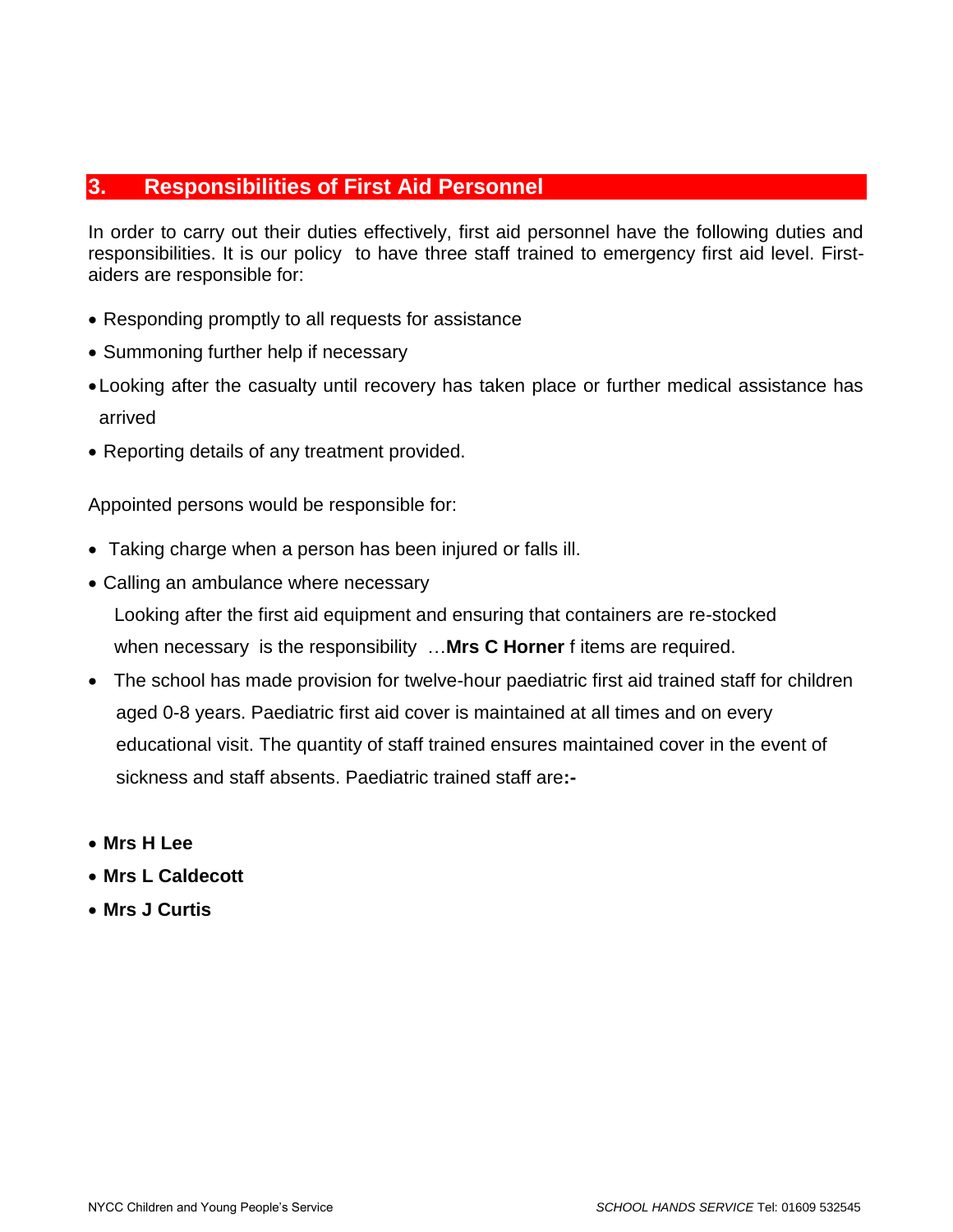#### **4. Procedures**

The following are general first aid related procedures to be followed by all staff:

- if you are aware that an employee/Pupil has been taken ill or has had an accident and you are not first aid trained, do not attempt to deliver first aid call **Mrs Horner** for assistance. Other first aiders are: -
- **Miss A Ward -First Aid at Work trained**
- No employee should use their private car to transport a casualty to hospital.
- A member of staff will accompany the sick or injured to hospital and remain until a family member, parent or guardian attends.
- If you need to access a first aid kit for personal use, do not remove it from its designated place.
- Any loss or damage to first aid equipment must be reported to . . **Mrs Horner**
- if a first aid kit is poorly stocked, this should be reported to **Mrs Horner**
- All coaches and minibuses are expected to carry a first aid kit with them at all times. They are responsible for its safe-keeping and to keep it adequately stocked.

#### **5. Dealing with Visitors**

It is our policy to offer first aid assistance to visitors to our premises. Should a visitor feel unwell or have an accident, then the employee supervising their visit should call for a firstaider/appointed person. If the visitor has had an accident…**Mrs Morris** …is responsible for ensuring that an entry is made in the accident book/form and send any completed ARF1 forms to county hall. The ARF 1 form will be completed and sent to county hall if any accident requires professional assistance, even if the school finds out that medical assistance has been sought subsequently.

#### **6. Staff Training**

All staff undertaking first aid duties will be given full training in accordance with current legal requirements. This means that a first-aider will attend an approved Health & Safety Executive course and any appointed persons will attend a basic four-hour course.